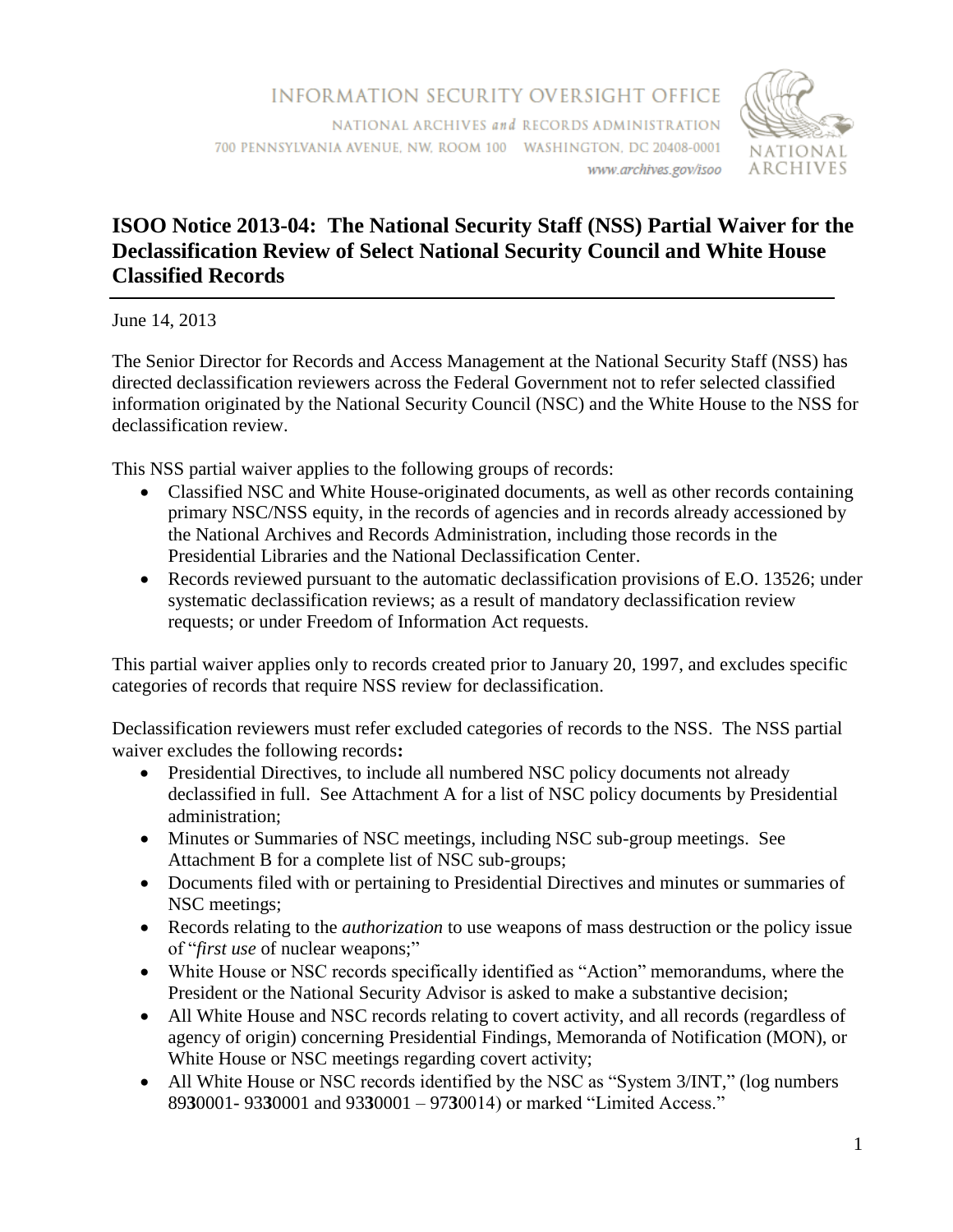- All White House or NSC records identified by the NSC as "System V," "Continuity of Government (COG)," "ECG," or "COOP," and
- All White House or NSC records that have been *appealed* under the Freedom of Information Act or Mandatory Declassification Review procedures.

## Applying the NSS Partial Waiver:

Agencies applying the NSS partial waiver to a record must review that record for all other agency equities and, if appropriate, refer the record to those agencies. The proper application of this partial waiver will ensure the protection of classified national security information while at the same time increasing the efficiency of the declassification process.

## **Please direct any questions regarding this ISOO Notice to: isoo@nara.gov.**

**Attachment A: Presidential Policy Directives, 1947-1997 Attachment B: NSC Sub-Groups, 1947-1997**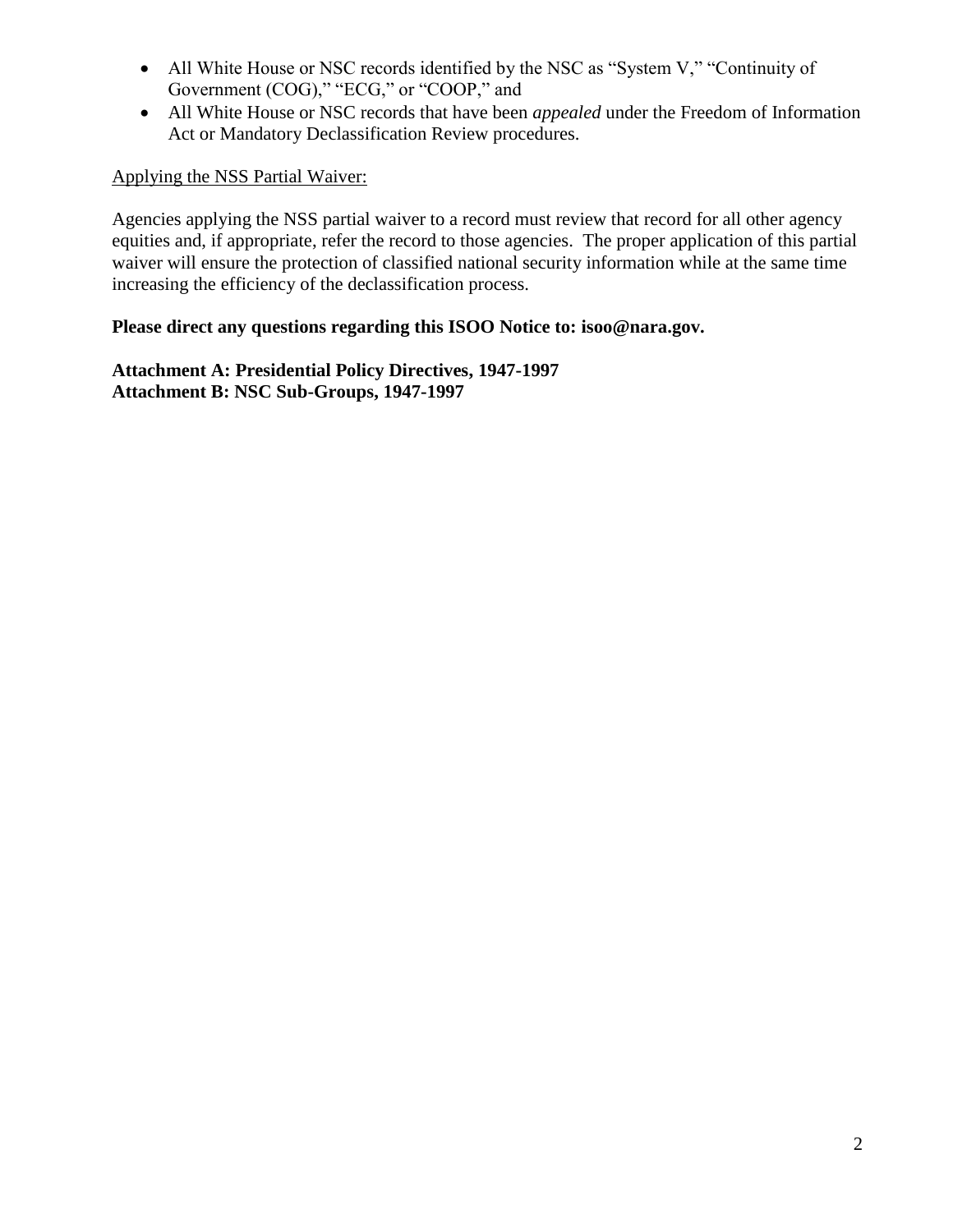# **Attachment A: Presidential Policy Directives, 1947-1997**

| <b>NSC</b>   | National Security Council policy documents;<br>Truman-Eisenhower Administrations, 1947-61  |
|--------------|--------------------------------------------------------------------------------------------|
| <b>NSCID</b> | National Security Council Intelligence Directives;<br>Truman-Ford Administrations, 1947-77 |
| <b>NSAM</b>  | National Security Action Memorandums;<br>Kennedy-Johnson Administrations, 1961-69          |
| <b>NSDM</b>  | <b>National Security Decision Memorandums;</b><br>Nixon-Ford Administrations, 1969-77      |
| <b>NSSM</b>  | National Security Study Memorandums;<br>Nixon-Ford Administrations, 1969-77                |
| <b>PD</b>    | Presidential Directives;<br>Carter Administration, 1977-81                                 |
| <b>PRM</b>   | <b>Presidential Review Memorandums;</b><br>Carter Administration, 1977-81                  |
| <b>NSDO</b>  | <b>National Security Division Directives;</b><br>Reagan Administration, 1981-89            |
| NSSO:        | <b>National Security Study Directives;</b><br>Reagan Administration, 1981-89               |
| <b>NSD</b>   | <b>National Security Directives;</b><br>George H. W. Bush Administration, 1989-93          |
| <b>NSR</b>   | <b>National Security Reviews;</b><br>George H. W. Bush Administration, 1989-93             |
| <b>PDD</b>   | <b>Presidential Decision Directives;</b><br>Clinton Administration, 1993-1997              |
| <b>PRD</b>   | <b>Presidential Review Directives;</b><br>Clinton Administration, 1993-1997                |